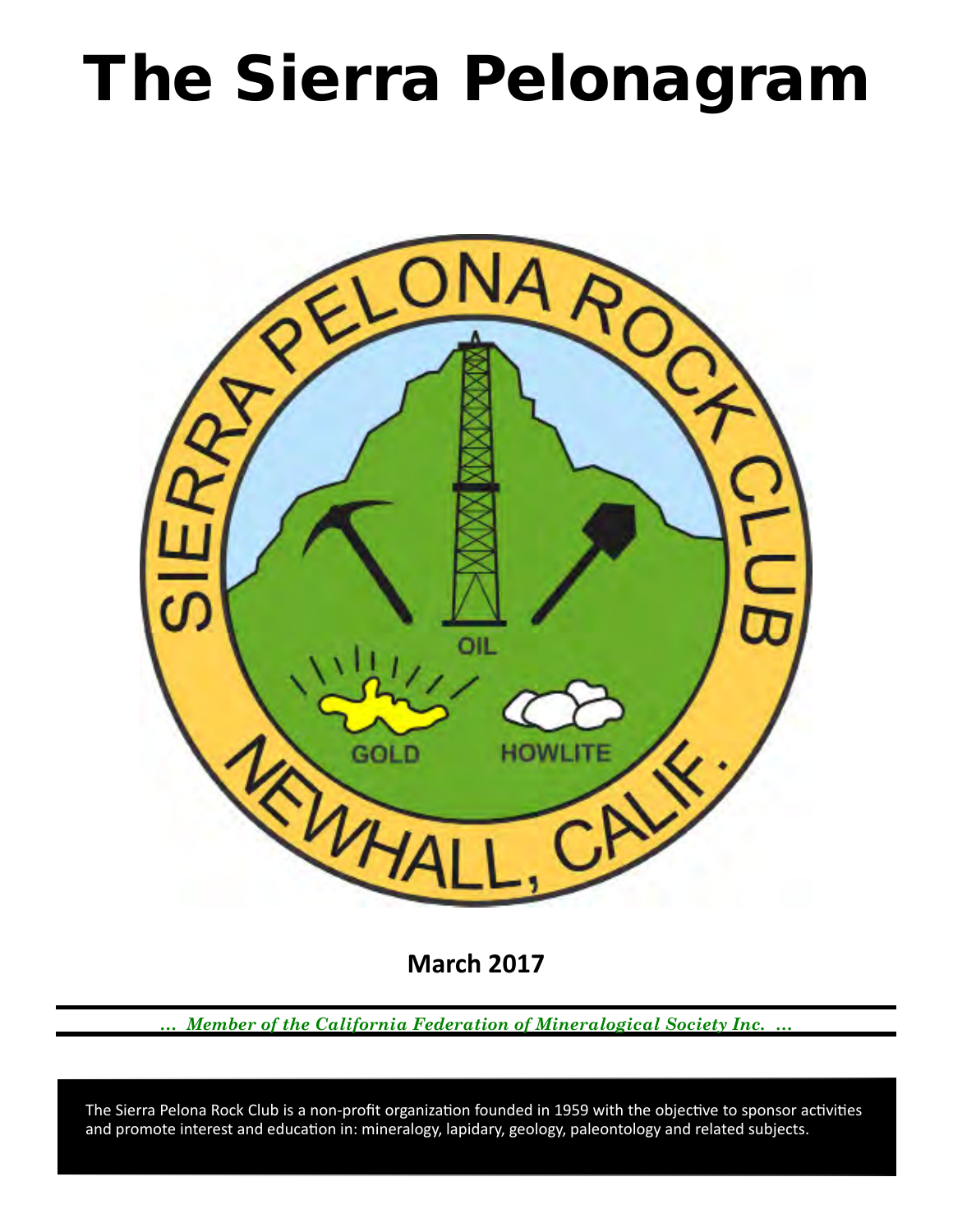

**March 25, 2017 Field Trip** 

 The location will be Wiley Well which is approximately 250 miles from Santa Clarita near Blythe (a 4 hour drive).

 Since this trip is farther than usual there are hotels and motels located in Blythe or dry camping in the Coon Hollow area for those who wish to stay overnight.

 High profile or 4 wheel drive vehicles will be necessary for this trip. Members without 4 wheel drive can make arrangements to drive with someone who has 4 wheel drive or drive themselves to Wiley Well and meet up with a club member in Blythe that can drive them to the collecting areas.

 Collecting in Wiley Well will consist of geodes, nodules, jasper, chalcedony, and agate.



*Photos from the web page "geode" collecting at Wiley Well* 



# **Birthdays**

**March**

| Luis Busso     |       | March 25 |
|----------------|-------|----------|
| Ruth Hidalgo   |       | March 10 |
| Evelyn Velie   |       | March 27 |
| Bill Webber    |       | March 19 |
|                | April |          |
| Anne Glavin    |       | April 3  |
| Norma Holt     |       | April 8  |
| Sarita Hyde    |       | April 9  |
| Greg Mazourek  |       | April 12 |
| Yolanda Resnik |       | April 12 |
| Michael Shane  |       | April 5  |
| Ron Strathmann |       | April 11 |



# **Officers:**

President – Ron Rackliffe Vice‑President – Trina Aeen Secretary: Dianne Wohlleben Treasurer –Kay Denson Federation Director (CFMS/AFMS) --Evelyn Velie

# **Chairpersons:**

Claim--Mike Serino Donation Rock Table--Ron and Akiko Strathmann Equipment--Bill Webber Field Trips – Julie Tinoco Historian ‑Open Hospitality – Tina White Membership – Heidi Webber On-Line Presence (website)-- Trina Aeen Pelonagram Publisher, Editor – Heidi Webber Programs –Evelyn Velie Publicity –Bruce Velie Storage--Bill Webber Sunshine--Brigitte Mazourek

The Sierra Pelona Rock Club, is a member of the California and American Federation of Mineralogical Societies, Inc. (CFMS/AFMS). The general club meetings (Open to the public) are at 7:30 PM, on the 3rd Tuesday of each month at:

# **The Clubhouse of the Greenbrier Mobile Estates EAST 21301 Soledad Canyon Rd Canyon Country, CA 91351**

Contact the Club or the Sierra Pelonagram Editor at:

**Sierra Pelona Rock Club P.O. Box 221256 Newhall, Ca. 91322** Or e‑mail: hwebber@pacbell.net *Visit the SPRC website [www.sierrapelona.com](http://www.sierrapelona.com/)*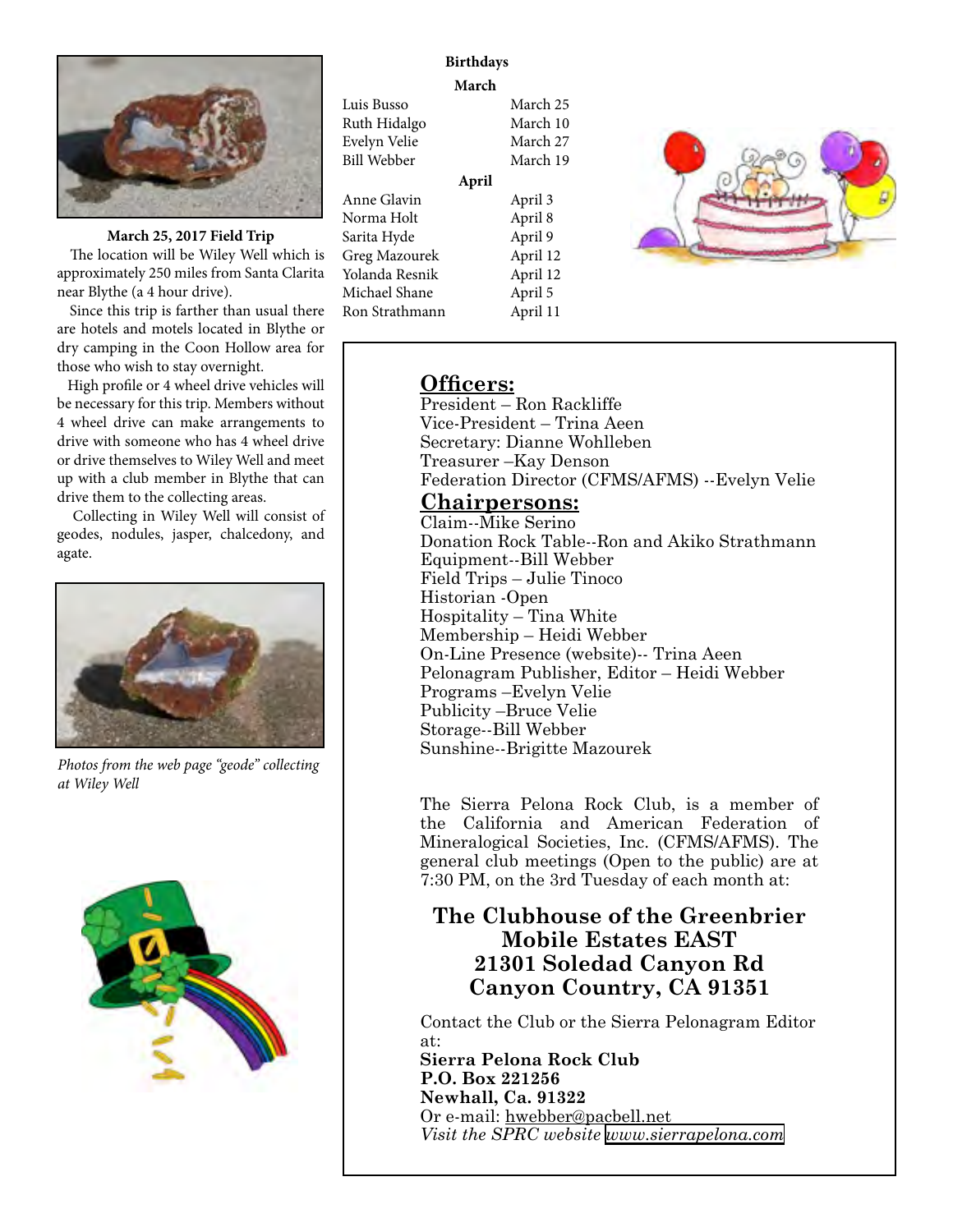

## **Hi Everybody!**

 We had a great time collecting some fluorite and angel wing in the North Cady's, although the Sagenite seemed to be elusive for most of us. The weather was great! In our upcoming trip we will be traveling to Wiley's Well to try to pick up some geodes, we are hoping for some more of that great weather and also hoping that the rocks will be shining for us with their recent cleaning from the rains. When they are all cleaned up from the rain it is like they are saying "pick me, pick me!" I look forward to seeing you at the meeting Tuesday the 21st. Ron R

# **General Membership Meeting**

Minutes February 21, 2017 Greenbriar Estates Clubhouse

President Ron Opened Meeting at 7:45 Pledge of Allegiance Code of ethics : "What we are and what we represent" given by Evelyn.

## **Old Business**

New Bank Stamp Ordered P.O. Box discussed Club T shirts are here for sale tonight.

## **New Business**

March 1st Camp Zyzzxx March 4th and 6th Ventura Gem show March 10th and 11th Stoddard Wells annual tailgate near Victorville February field trip is to Cadies Mountain Range past Barstow. Evelyn discussed CFMS meeting she attended.

Wiley's Well field trip will be March 25th. Some are planning overnighters for this field trip that will have Thunderhead Agates.

We had 23 members attend and 2 guests: Jenifer and Russ Roberson.

Meeting adjourned approximately 8:50pm.

Dianne Wohlleben Secretary

## **Desert Advisory Committee Report**

 The Desert Advisory Council (DAC) met on February 25, 2017. The panel consisting of volunteer members met to discuss safety issues as well as management and development issues pertinent to our California Desert environment.

 There were two major issues discussed that directly affect our present and future rock hound collection sites. One is the progress made by the development of subcommittees pertaining to the development of the Mojave Trails Monument Management Plan and the other the presentation on the Paleontological Resource Protection Act (PRPA).

 Kyle Sullivan with the BLM spoke on the development of the subcommittee groups and openly welcomed the input of special interest groups. At present, off roading and rock collecting were part of one subgroup. Ruth Hidalgo was one of the spokespersons for rockhounders. It was requested that rockhounding be listed as its own subgroup. There was quite a bit of discussion among the DAC members and they seemed to speak favorably of doing so, but then issues were brought up stating that it was not possible to have each specialty group have its own subcommittee. There was also a mention by Kyle Sullivan that they have an interest in umbrellaing all the national monument management plans as one unit opposed to treating each national monument area as an individual entity. Concern was then expressed by both rockhounders and off road vehicle representatives that each area has its own set of circumstances and that a mindset of one size fits all could be detrimental to rockhounding in the future and clarification for certain particulars in the working plans need to be clarified and clearly stated.

 The other major issue we as rockhounders are faced with is the new regulations put forth by Phil Gensler of the BLM in presenting the Paleontological Resource Protection Act. Under this act, registered paleontologists must get a permit before digging for fossils and amateur-rockhounders can dig only in a space of 1 square meter and these digs must be spaced 10 square meters apart, that there be no noticeable disturbance of the earth that can be seen from the air.

 A great deal of discussion was brought up by rock hounders and after numerous questions were asked and clarification was made of the terminology as far as we as rockhounders are concerned, it seems that we will be able to search out and collect the "usual" fossils, that our casual collecting shows no earth disturbance from the air and that whatever dirt we dig out, we must fill in the holes. There were request that the PRPA go back through the Paleontological Protection Act and clarify terms that specifically deal with our rockhounding concerns. Our requests were met in a positive tone by Phil Gensler of the BLM, but we shall see what happens in the future. Meanwhile, because of the amount of interest shown in the PRPA, a new position has been created. Andrew Hoekstra of the Del Air Rockhound Club has been appointed to and accepter the position of California Federation of Mineralogical Societies- Public Lands Advisory Committee Paleontologist Resource Specialist and will represent CFMS on fossil issues and fossil collecting.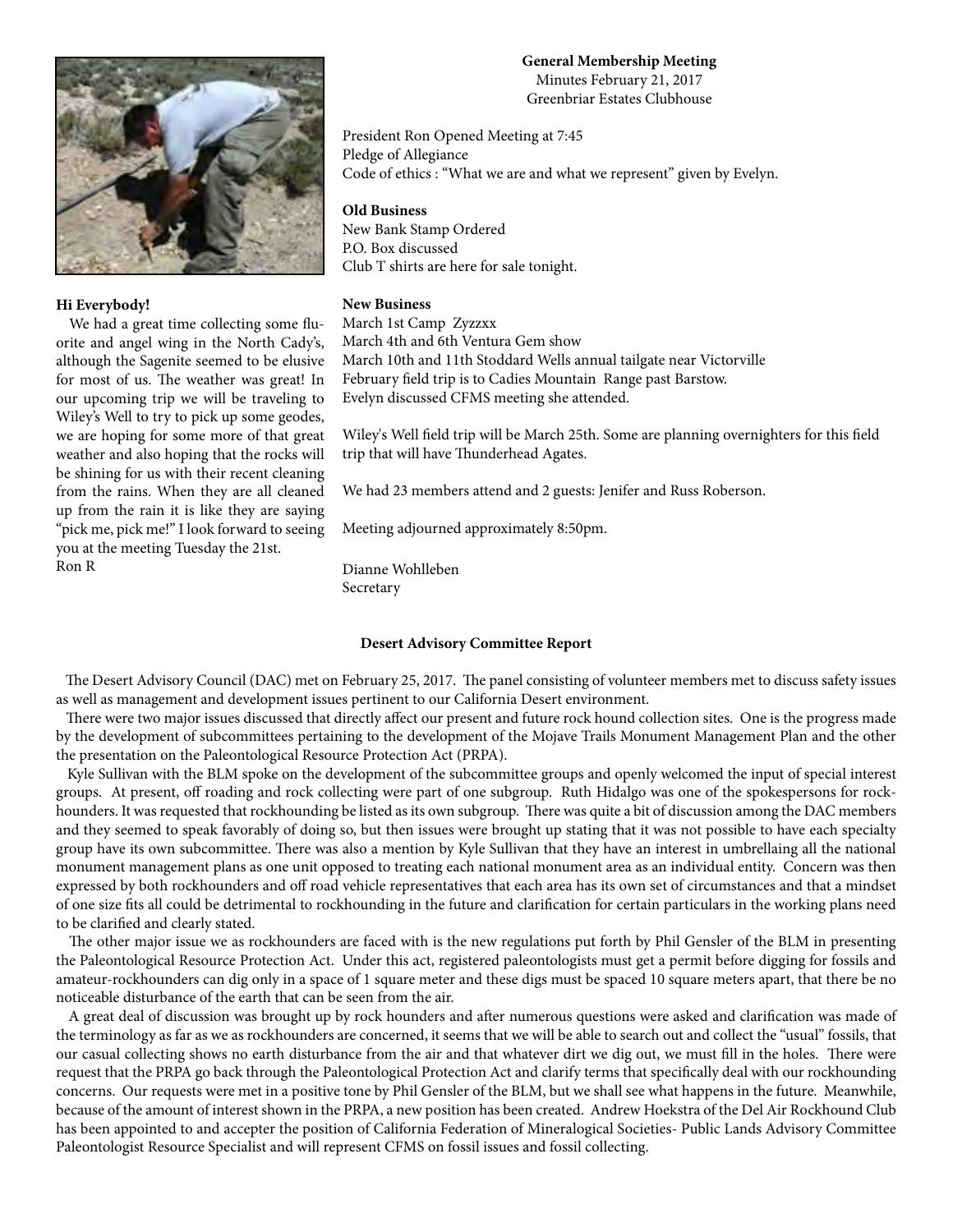#### **SPRC Board Meeting** March 7, 2017

Greenbriar Estates Clubhouse

President Ron Rackliffe Called meeting to Order at 7:04pm

Attendance: Ron R., Evelyn, Trina, Dianne W., Julie, Heidi, Kay, Ron L.

Ron read CFMS Federation rules.

Evelyn asked if she can get reimbursed for staying overnight and travel expenses to and from the CFMS Convention in Ventura. (50 miles each way). The Dinner is Friday night and the meeting Sat AM. Discussion followed: regarding Ventura being so close to Santa Clarita. Ron R recommends \$50.00 for gas/travel expenses. Trina 2nd the motion. Motion Carries Evelyn decided to ride with President Ron and save the club money.

New Motion on floor \$.50 cents a mile for gas when traveling on club business for CFMS Director in the future. Ron shelved discussion until research on past bylaws regarding gas reimbursements are completed.

No Cleanup for April 8th, 2017. All agreed to take large trash bags along on all field trips and clean up when we are at these sites.

Treasurer Report by Kay New checks were stolen from her mailbox and had to order new ones. Many robberies of boxes in Santa Clarita according to SCV Police. Ron gave check copies from 2016 to Kay. Discussion followed regarding last years treasury records. General discussion regarding P.O. Box.

Stoddard Wells Tailgate will be March 10, 11,12, and will have a field trip leaving from the event on Sat. 9AM . Ron will send out emails.

AV show is April 29th and 30th at Lancaster High School.

Wiley Wells will be weekend of March 25th Wiley Wells Campground is 11miles into the desert. Julie will bring Maps to General Meeting March 21st and send emails.

Discussion on Rose Quartz trip is weather dependent Ron will call Rangers for Permission.

Evelyn, our CFMS Rep. gave a report on the DAC meeting: (Designated Action Committee.) She and Ruth requested to have Rock hounders to be a separate group. Discussion of the Mohave management Plan. Paleontology information: when a find is made, it must be passed on to the proper authority. The areas dug can only be 3ft x3ft and the next space must be at least10 ft. away. Eight dollars of the \$20 dollars annual club membership dues goes toward CFMS.

A motion was made to raise the dues but not seconded. Tabled until April meeting.

Heidi motioned to adjourn. 2nd by all. Meeting adjourned at 8:29pm

Dianne Wohlleben